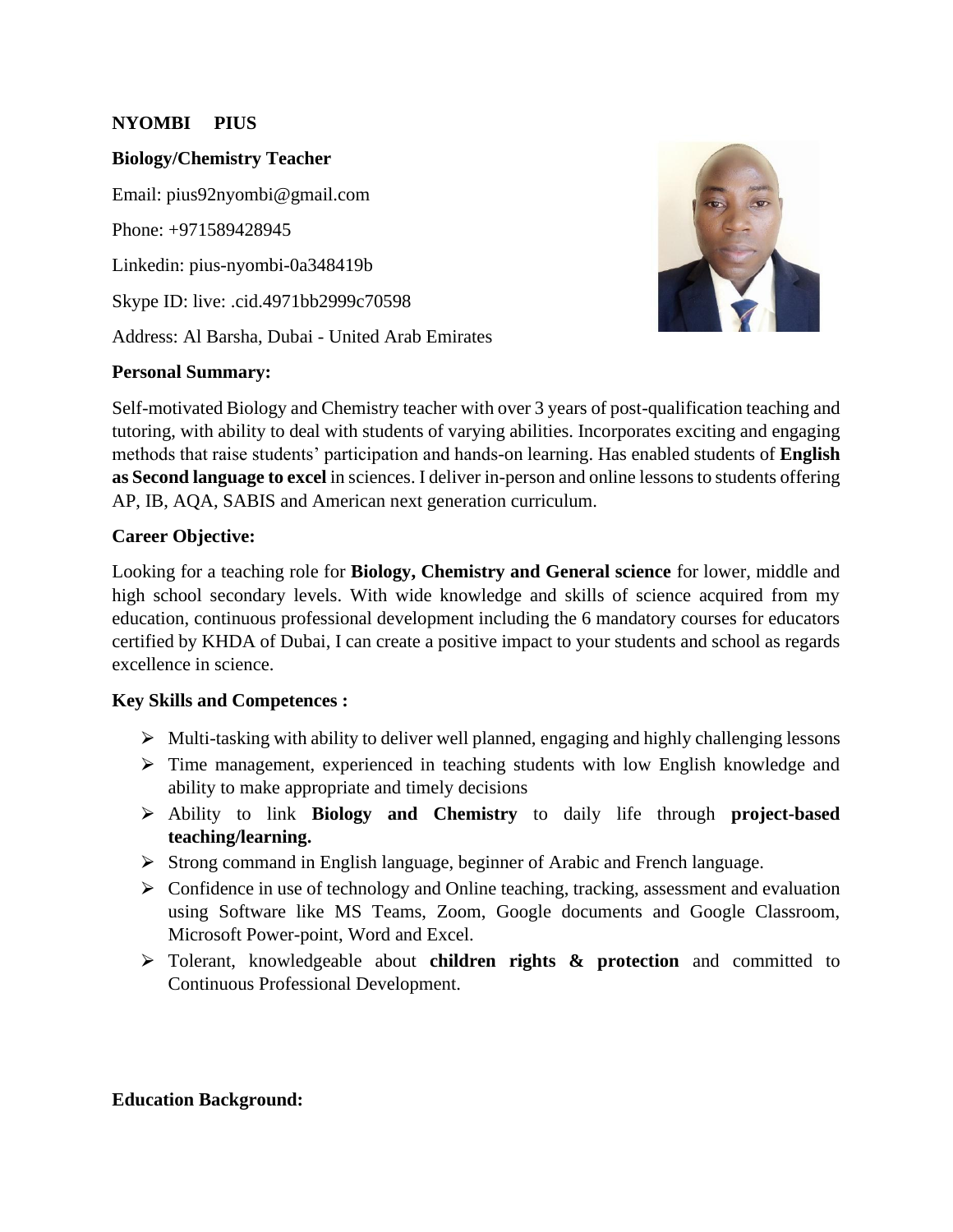| Year              | <b>Institution</b>                | Award                                                                                      | <b>Address</b>               |
|-------------------|-----------------------------------|--------------------------------------------------------------------------------------------|------------------------------|
| $2015$ to<br>2018 | Kampala University                | Bachelor of Science with Education<br>(Biology/Chemistry).                                 | Ggaba,<br>Kampala-<br>Uganda |
| $2009$ to<br>2010 | St. John's SS Kabuwoko            | Uganda Advanced Certificate of<br>Education;Biology,Chemistry,<br>Physics and Mathematics. | Kyotera,<br>Uganda           |
| $2005 -$<br>2008  | St. Joseph's S.S Villa Maria      | Certificate of Education<br>Uganda<br>(UCE).                                               | Kalungu,<br>Uganda           |
| 1998-<br>2004     | Kabukunge Demonstration<br>School | Primary Leaving Examinations.                                                              | Kalungu,<br>Uganda           |

# **Trainings and Licenses**

| No.            | <b>Course/Certificate</b>                                              | <b>Description</b>                                                                                                                            | <b>Organizers</b>                                                                                                         | Date & Venue                                         |
|----------------|------------------------------------------------------------------------|-----------------------------------------------------------------------------------------------------------------------------------------------|---------------------------------------------------------------------------------------------------------------------------|------------------------------------------------------|
| $\mathbf{1}$   | Six Mandatory courses<br>for<br>educators attested by KHDA of<br>Dubai | Child protection<br>and safeguarding,<br>Moral education,<br>Diversity,<br>Sustainability,<br>People<br>of<br>determination<br>and Wellbeing. | Infinite Learning<br>under<br>supervision<br>of<br><b>KHDA</b><br>Knowledge<br>and<br>Human<br>Development<br>Authority). | 29th Nov, 2021<br>to 13th Feb 2022<br>Online (Dubai) |
| $\overline{2}$ | Certificate<br>Teacher<br>of<br>Registration                           | Registered as a<br>graduate teacher                                                                                                           | Ministry<br>of<br>Education<br>$\&$<br><b>Sports</b>                                                                      | August, 2020<br>Kampala,<br>Uganda                   |
| 3              | <b>Play-Based Learning Course</b>                                      | Making learning<br>interesting<br>by<br>involving<br>plays<br>and jokes                                                                       | of<br>Department<br><b>Basic Education-</b><br>Republic<br>of<br>South Africa &<br><b>UNICEF</b>                          | February, 2020<br><b>ONLINE</b>                      |
| $\overline{4}$ | <b>Advanced TEFL Online Course</b>                                     | <b>Teaching English</b><br>Online to Non-<br>English speakers                                                                                 | Premier TEFL<br>Ireland                                                                                                   | February, 2020<br><b>ONLINE</b>                      |
| 5              | 120-Hour<br>Advanced<br><b>TEFL</b><br>Course                          | <b>Teaching English</b><br>as<br>a<br>Foreign/Second<br>language                                                                              | Premier TEFL<br>Ireland                                                                                                   | February, 2020<br><b>ONLINE</b>                      |
| 6              | TEACH A MAN TO FISH                                                    | Science<br>entrepreneurial<br>projects<br>for                                                                                                 | Uganda National<br>Council<br>for<br>Science<br>and<br>Technology.                                                        | May, 2019                                            |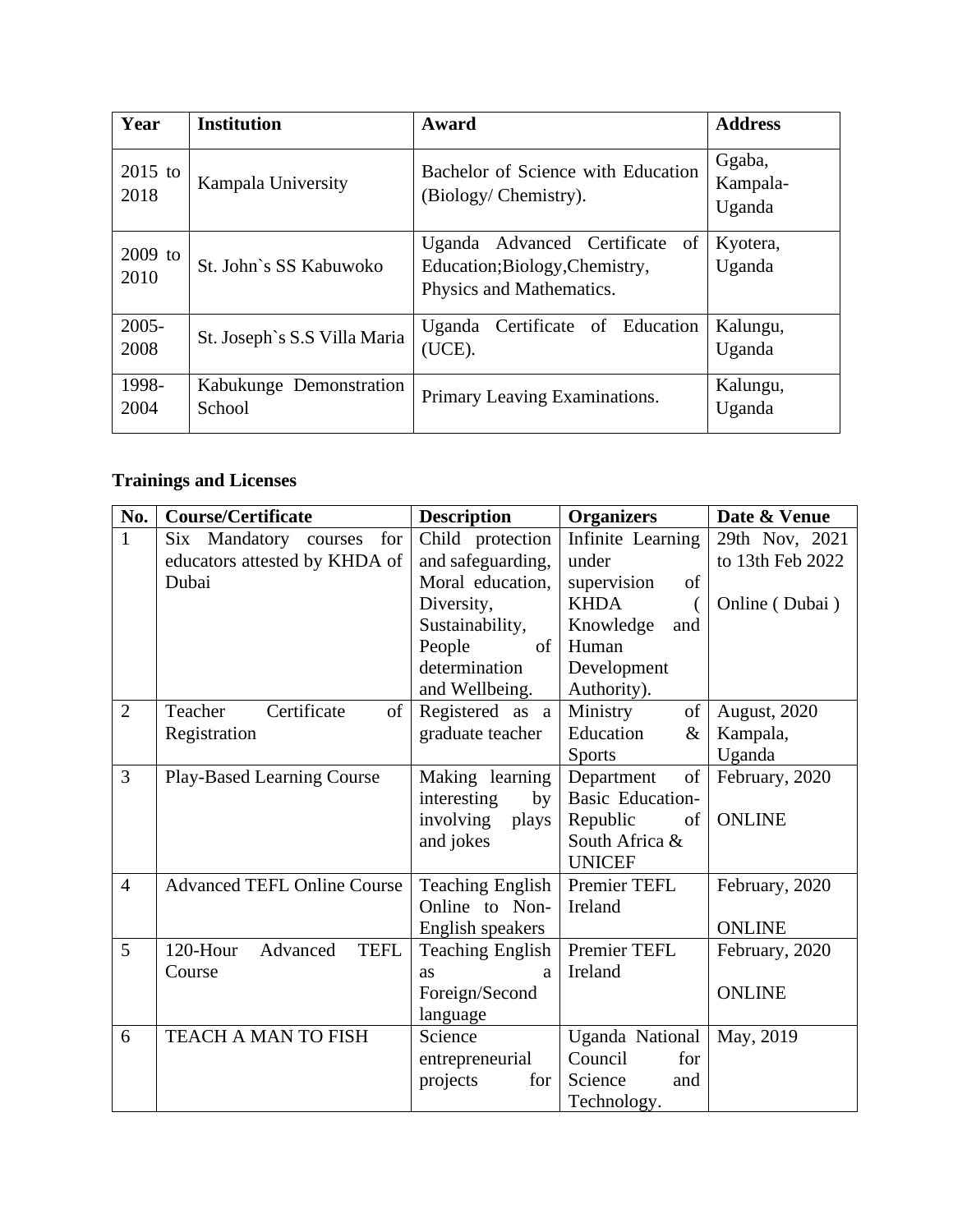|    |                                                          | secondary<br>students                                                                                           |                                                               | St Joseph's Girls<br>S.S<br>Nsambya,<br>Kampala                          |
|----|----------------------------------------------------------|-----------------------------------------------------------------------------------------------------------------|---------------------------------------------------------------|--------------------------------------------------------------------------|
| 7  | <b>Connecting Classrooms</b>                             | Teaching critical<br>thinking<br>and<br>Problem-solving<br>science<br>to<br>students                            | British Council &<br><b>UKAID</b>                             | May, 2019<br>King David High<br>School<br>Kalungu, Uganda                |
| 8  | <b>Advanced Biology Practicals</b>                       | Capacity-<br>building<br>about<br>teaching<br>and<br>of<br>assessment<br><b>Biology</b><br>at<br>Advanced level | Association<br>of<br><b>Biology</b><br><b>Educators (ABE)</b> | April, 2019<br>King's College<br>Budo, Kampala-<br>Uganda                |
| 9  | <b>IGCSE</b><br><b>Biology</b><br>Assessment<br>Training | Assessment<br>techniques<br>and<br>dynamics                                                                     | Cambridge<br>International<br>Examinations<br><b>Board</b>    | March, 2019<br><b>ONLINE</b>                                             |
| 10 | Regional Science Fair - Masaka                           | Preparing<br>and<br>Judging students'<br>showcased<br>science projects                                          | Uganda Science<br>Education<br>Programme                      | March, 2018<br>Sebastian<br>St<br>Bethlehem,<br>Kyotera, Uganda          |
| 11 | National Biotechnology Essay<br><b>Writing Contest</b>   | Guiding<br>secondary school<br>science students<br>in writing essays<br>about the impact<br>of biotech          | Uganda<br><b>Biosciences</b><br>Information<br>Center         | August, 2017                                                             |
| 12 | <b>SESEMAT In-Service Training</b>                       | Secondary<br>Science<br>and<br>Mathematics<br>Teachers<br>Training                                              | Ministry<br>of<br>Education<br>$\&$<br><b>Sports</b>          | September, 2015<br>Girls'<br>Bukulula<br><b>SS</b><br>Kalungu,<br>Uganda |

## **Work Experience:**

## **Students' Affairs Supervisor and Biology/Chemistry tutor September 2021 to Present**

## **Tutoring Club of Dubai (Mudon Center)** Dubai, United Arab Emirates

- > Closely monitoring and interacting with students on matters concerning their learning and progress.
- ⮚ Analyzing students' attendance, participation and performance and laying strategies for their improvement in collaboration with my colleagues and and administration.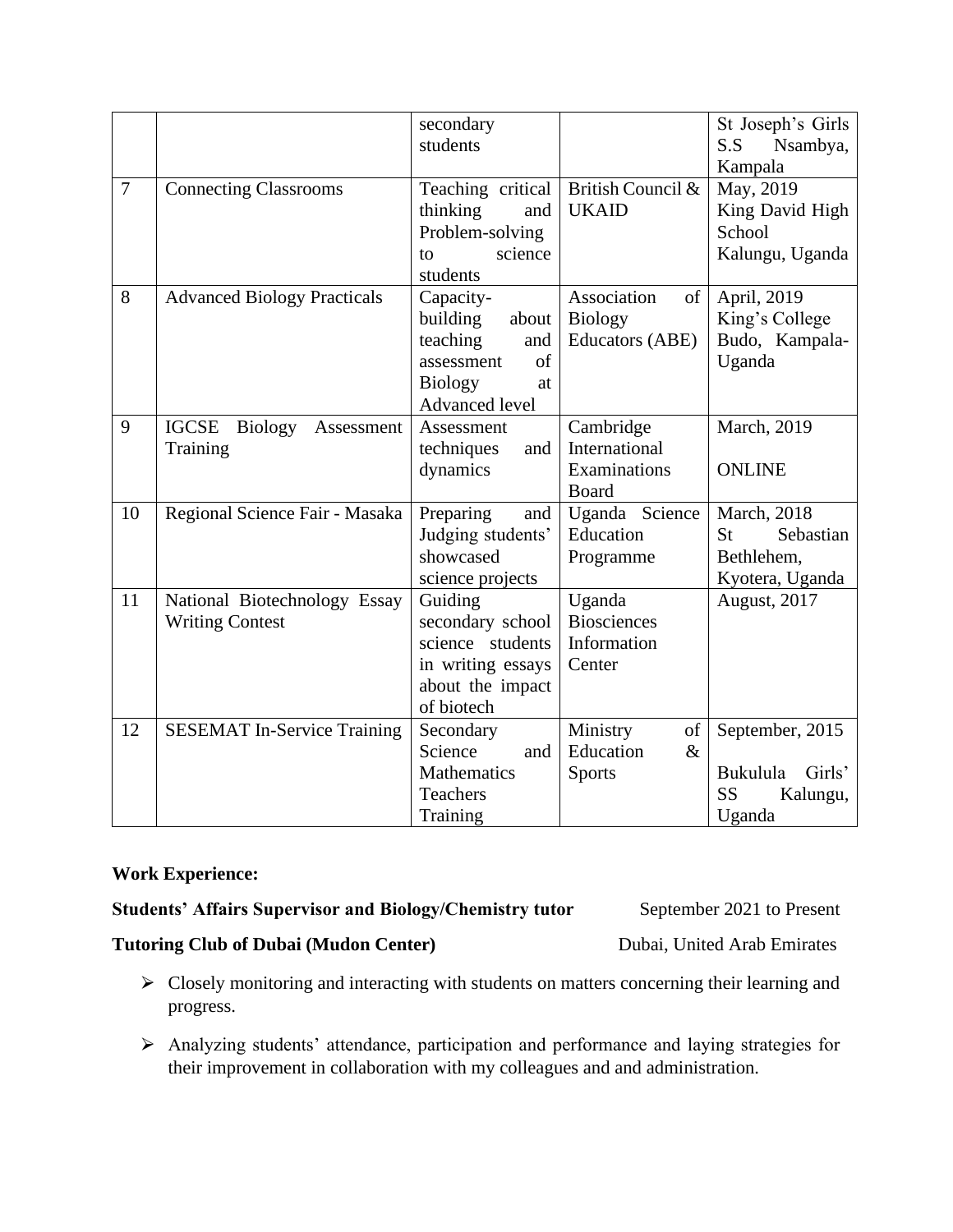- $\triangleright$  Understanding the different curricula and specifications offered by students and gathering all teaching resources required.
- $\triangleright$  Discussing with team-mates about students' discipline and challenges and finding appropriate solutions.
- $\triangleright$  Preparing and delivering lessons/tuition to students in areas of Biology, Chemistry and General science from year 7 to 13.

## **Biology/ Chemistry Teacher and Patron Science Club.** February 2019 to April, 2021

### **Bujumbura International Montessori School.** Bujumbura- Burundi (East Africa)

- ✔Collaborated with department fellow experts and designed lesson plans with suitable teaching methods like group discovery and project-based learning that also actively engaged students with special needs, this simplified the teaching and learning of Biology and Chemistry which made it much more interesting and lively.
- ✔Incorporated ICT and Hands-on learning approaches like developing projects such as gardening, syrup formation and google classroom teaching which aroused learners' interest towards Biology.
- ✔Participated in Biology and Chemistry Online Cambridge Assessment Trainings from which skills of setting and marking exams highly improved.
- ✔Spearheaded the organization of Bujumbura Metropolitan Science Fair which engages community members, parents, science students and science experts. Students show-cased their projects and science was highly popularized and a positive attitude towards science was developed.
- ✔Assumed responsibility as a Patron Science Club due to active involvement in activities such as essay writing, science spelling bee, quiz and science project show-casing contests which impacted the science department as seen by an increased number of students opting to offer sciences.

## ✔

## **Assistant Biology/Chemistry teacher** February 2015 to December 2018

## **St Charles Lwanga S.S Kasasa** Kalungu, Uganda (East Africa)

- ✔Through designing and implementing lesson plans with suitable teaching materials, taught Biology to students and the performance in final exams improved.
- ✔The number of students who opted to take Biology at Advanced level increased from the previous due the interactive and hands-on based teaching approaches that were applied in the Biology teaching.
- ✔Engaged in capacity-building workshops and trainings including; SESEMAT (Secondary science and Mathematics teachers' training), Biotechnology essay- writing contest, Uganda National Science Week and Teach A Man to Fish which equipped me with vast skills as regards effective teaching of science.

## **Volunteer Training Specialist August 2016** to February 2018